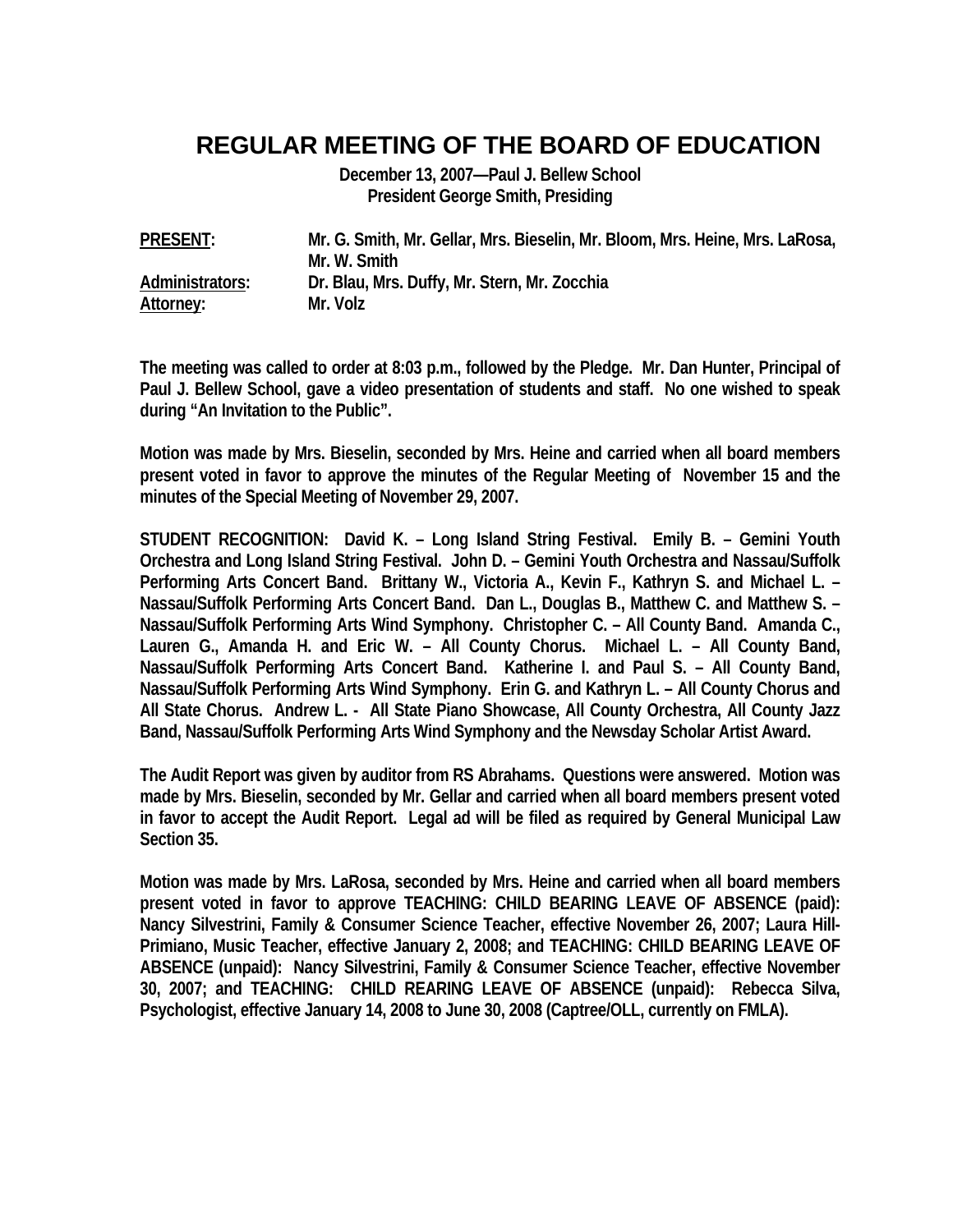**Page 2 Regular Meeting December 13, 2007** 

**Motion was made by Mrs. Heine, seconded by Mr. Gellar and carried when all board members present voted in favor to approve TEACHING: RESIGNATION: Deanna Martin, Foreign Language Teacher, effective January 25, 2008 (Udall/District Wide).** 

**Motion was made by Mr. Gellar, seconded by Mrs. Bieselin and carried when all board members present voted in favor to approve TEACHING: REGULAR SUBSTITUTE APPOINTMENT: Cristina Padilla, Psychologist, effective September 4, 2007 to June 30, 2008 (Captree/OLL, Step 14, replacing R. Silva).** 

**Motion was made by Mrs. Bieselin, seconded by Mrs. LaRosa and carried when all board members present voted in favor to approve CLASSIFIED CIVIL SERVICE: PROBATIONARY APPOINTMENT: Patricia Denninger, Senior Clerk Typist, Confidential, effective January 22, 2008 (Step 9; District Office; replacing N. Schiano, resigned).** 

**Motion was made by Mrs. Bieselin, seconded by Mrs. LaRosa and carried when all board members present voted in favor to approve CLASSIFIED CIVIL SERVICE: PROBATIONARY APPOINTMENT: Nancy Gimplin, Bus Matron, effective November 26, 2007 (Step 2, Transportation Dept., replacing W. Reese, resigned).** 

**Motion was made by Mr. Gellar, seconded by Mrs. Heine and carried when all board members present voted in favor to approve CLASSIFIED CIVIL SERVICE: RETIREMENT: Frances Nodell, Senior Account clerk, Confidential, effective January 28, 2008 (District Office).** 

**Motion was made by Mrs. Bieselin, seconded by Mrs. Heine and carried when all board members present voted in favor to approve CLASSIFIED CIVIL SERVICE: SUBSTITUTE CLERICAL (\$11/hr): Marie Vizzini, effective December 3, 2007; and CLASSIFIED CIVIL SERVICE: SUBSTITUTE TEACHER AIDE (\$9.75/hr): Colleen Warenik, effective November 19, 2007.** 

**Motion was made by Mr. Gellar, seconded by Mrs. Heine and carried when all board members present voted in favor to approve CLASSIFIED CIVIL SERVICE: SUBSTITUTE FOOD SERVICE WORKER (\$9.75/hr): \*Donna Nastasi, effective November 26, 2007; and \*Renee Pollock, effective November 28, 2007.** 

**Motion was made by Mrs. Bieselin, seconded by Mrs. LaRosa and carried when all board members present voted in favor to approve CLASSIFIED CIVIL SERVICE: RESIGNATION REVISION: Nicole Schiano, Secretarial Assistant, Confidential, effective January 18, 2008.** 

**Motion was made by Mrs. Heine, seconded by Mr.Gellar and carried when all board members present voted in favor to approve OTHER: SUBSTITUTE TEACHERS (\$105 per diem): Kathryn Connolly, effective January 2, 2008,** *student teacher;* **John Daniello, effective January 22, 2008,**  *student teacher;* **Angela DeGasero, effective January 30, 2008,** *student teacher;* **\*Mary Giamonco, effective January 30, 2008,** *student teacher;* **Michele Giua, effective January 2, 2008,** *student teacher;* **\*Matthew Kramer, effective January 2, 2008,** *student teacher;* **Gelsomina Laucella, effective January 2, 2008,** *student teacher***; Tara Lee, effective January 30, 2008,** *student teacher; \*Conditional Pending Fingerprint Clearance*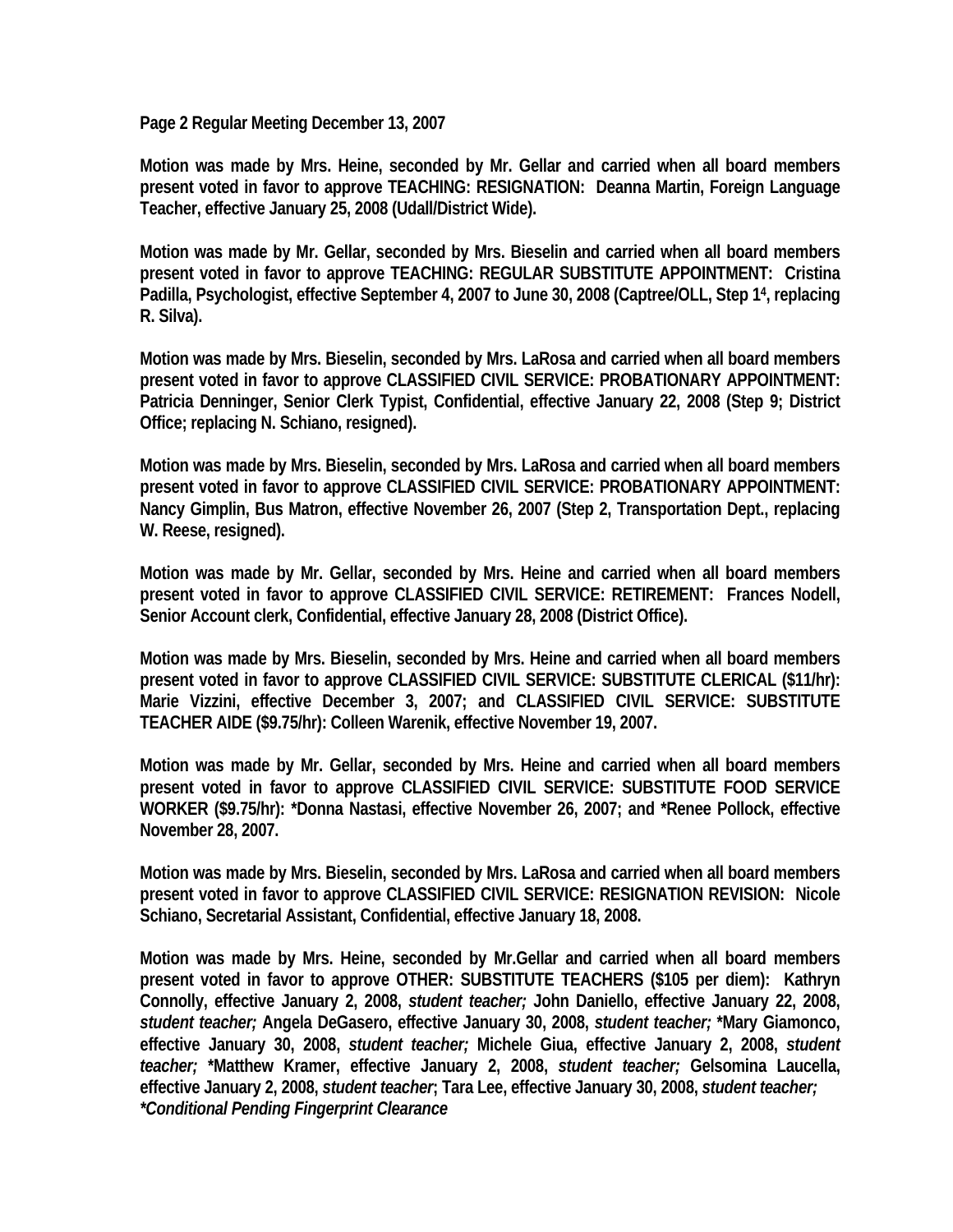**Page 3 Regular Meeting December 13, 2007** 

**Substitute Teachers - continued** 

**Steven Meyn, effective January 22, 2008,** *student teacher;* **\*Silvana Russo, effective January 2, 2008,** *student teacher;* **\*Kim Ugalde, effective November 30, 2007. \*conditional pending fingerprint clearance.** 

**Motion was made by Mr. W. Smith, seconded by Mrs. Bieselin and carried when all board members present voted in favor to approve OTHER: ALTERNATIVE SCHOOL FACULTY (\$7,806 per full year class): Wendy Loddigs, School Counselor, effective November 26, 2007 to June 30, 2008 (replacing J. Lopiccolo).** 

**Motion was made by Mr. Gellar, seconded by Mrs. Bieselin and carried when all board members present voted in favor to approve OTHER: MENTOR PROGRAM 2007-08 SCHOOL YEAR: Linda Gifford (Jessica DiPietro, English, H.S.); Karyn Storan (Natalee Rubcewich, Health/Phys Ed, H.S./Westbrook).** 

**Motion was made by Mr. W. Smith, seconded by Mrs. Bieselin and carried when all board members present voted in favor to approve OTHER: ADVISORS/CLUBS 2007-2008 SCHOOL YEAR: Bayview Elementary: William Raffloer, Geography Club (shared with K. Spinella, appointed at 11/15/07 BOE Meeting).** 

**Motion was made by Mrs. LaRosa, seconded by Mrs. Bieselin and carried when all board members present voted in favor to approve completed curriculum development projects: Fine Arts – Studio Dance I – Grades 9-12; Fine Arts – Studio Dance II – Grades 10-12; World Languages – Do Now Manual/Activities for Speaking & Writing; Science – Biotech Push-in; Science – Biology Lab Manual; Science – Forensics Lab Manual; Business Education – Fashion Marketing; English Language Arts – Journalism; English Language Arts – Grade 2 Curriculum Map; Mathematics – Integrated Algebra.** 

**The Finance Committee met on 12/11, and was reported on by Mrs. Heine. The Policy Committee met on 11/19, as reported on by Mrs. LaRosa. A First Reading was held tonight for Policy 2210 – Committees of the Board, Policy 6111 – Notification of Arrest, Policy 5220 – District Investments, and Policy 5520 – Extra Classroom Activities Fund. Copies were available for the public. Buildings and Grounds Committee met on 12/11, and was reported on by Mr. Gellar. No meetings held this month for School Board/Student Liaison Committee, Audit Committee, and Public Relations. Mrs. LaRosa reported on Committee on Special Education/Preschool Special Education recommendations re: classification/placement/I.E.P. modifications of students as delineated: CPSE ID# 6455, 6451, 6286, 6225, 6447, 6323, 6456, 6457, 6458, 6261, 6452, 6253, 6439, 6365, 6450; CSE ID# 4042, 3489, 5896, 5133, 5911, 6064, 4342, 5774, 4127, 22615, 97766, 6248, 6395, 3891, 5398, 5816, 5933, 4410, 5901, 5612, 3951, 5879, 3986, 5699, 4909, 6037, 6301, 22182. The Health and Wellness Committee met on 11/29 and was reported on by Mrs. Bieselin.** 

**The Treasurer's Report for October was presented. The beginning balance was \$9,970,783.69; ending balance was \$18,998,894.52.** 

*\*Conditional Pending Fingerprint Clearance*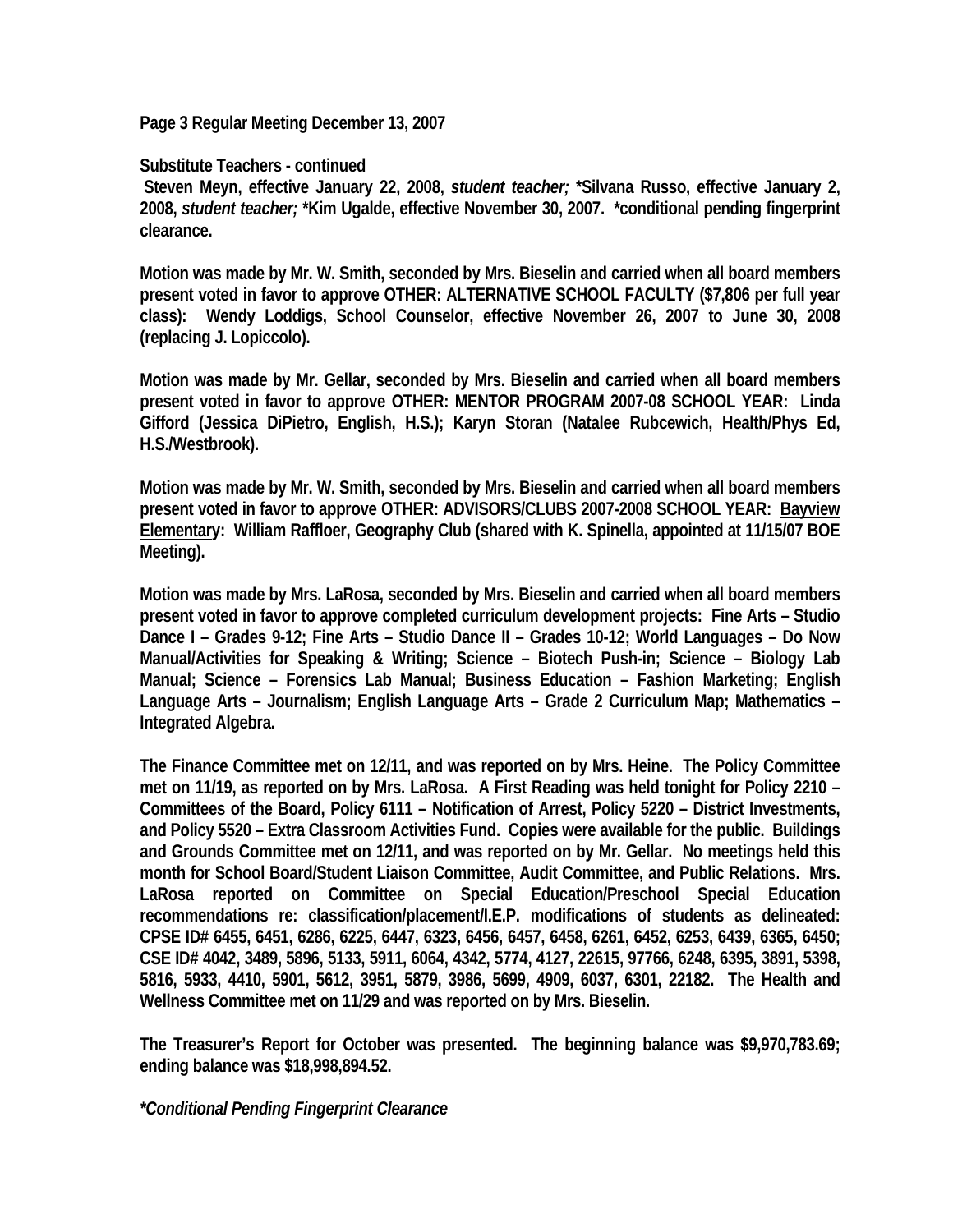**Page 4 Regular Meeting December 13, 2007** 

**Motion was made by Mrs. Heine, seconded by Mr. Gellar and carried when all board members present voted in favor to approve budget transfers, as recommended by Finance Committee.** 

**Motion was made by Mrs. Bieselin, seconded by Mrs. Heine and carried when all board members present voted in favor to approve bid for Gates and Chain Link Fencing. Bid was awarded to Ideal Fence.** 

**Motion was made by Mrs. Bieselin, seconded by Mr. Gellar and carried when all board members present voted in favor to approve bid for Rolled Paper Towel and Toilet Paper. Bid was awarded to Sterling Sanitary Supply Corp.** 

**Motion was made by Mrs. Bieselin, seconded by Mrs. Heine and carried when all board members present voted in favor to approve the following donations, with thanks: Bayview PTA – Arts in Education \$2,650.; Manetuck PTA – Arts in Education \$825.; WI Coaches Association \$2700. and Udall Road M.S. Activities Fund \$1,050. for purchase of portable scoreboard at Udall; PAWS Donation \$51,934.39 for H.S. laser engraver/cutter system, for H.S. Mobile Biotechnology Station and for equipment for elementary school MST Labs; Knights of Columbus \$30,000 for H.S. Varsity Football Athletic Program.** 

**Motion was made by Mr. W. Smith, seconded by Mrs. Bieselin and carried when all board members present voted in favor to approve the following Health Service contract with West Islip UFSD: Babylon UFSD (Babylon Christian School) 1 student @ \$550.12 = \$550.12.** 

**Motion was made by Mr. Gellar, seconded by Mrs. Bieselin and carried when all board members present voted in favor to declare as surplus equipment the following: Science textbooks grades 3- 6; Business/Family and Consumer Science/Instructional Technology textbooks, and Instructional computer equipment.** 

**PRESIDENTS REPORT: Mr. Smith wished everyone Happy Holidays.** 

**Motion was made by Mrs. Bieselin, seconded by Mrs. Heine and carried when all board members present voted in favor to approve Student/Teacher Calendar for 2008-09 school year.** 

**OTHER ITEMS: Mrs. LaRosa inquired about Education Committee, and Dr. Blau stated a Second Reading next month for policy will be held and policy is then adopted. Mrs. Heine requested that if a child wishes to speak at a meeting, they should be allowed to speak at the beginning of the meeting. Mr. Smith answered that has always been done in the past. Mrs. Heine spoke about article in Newsday regarding tuition and students not applying to certain schools because of outrageous tuition. Endowment funds are high and new financial aid law will not include value of your home; it will just look at earnings.** 

**No one wished to speak during "An Invitation to the Public".**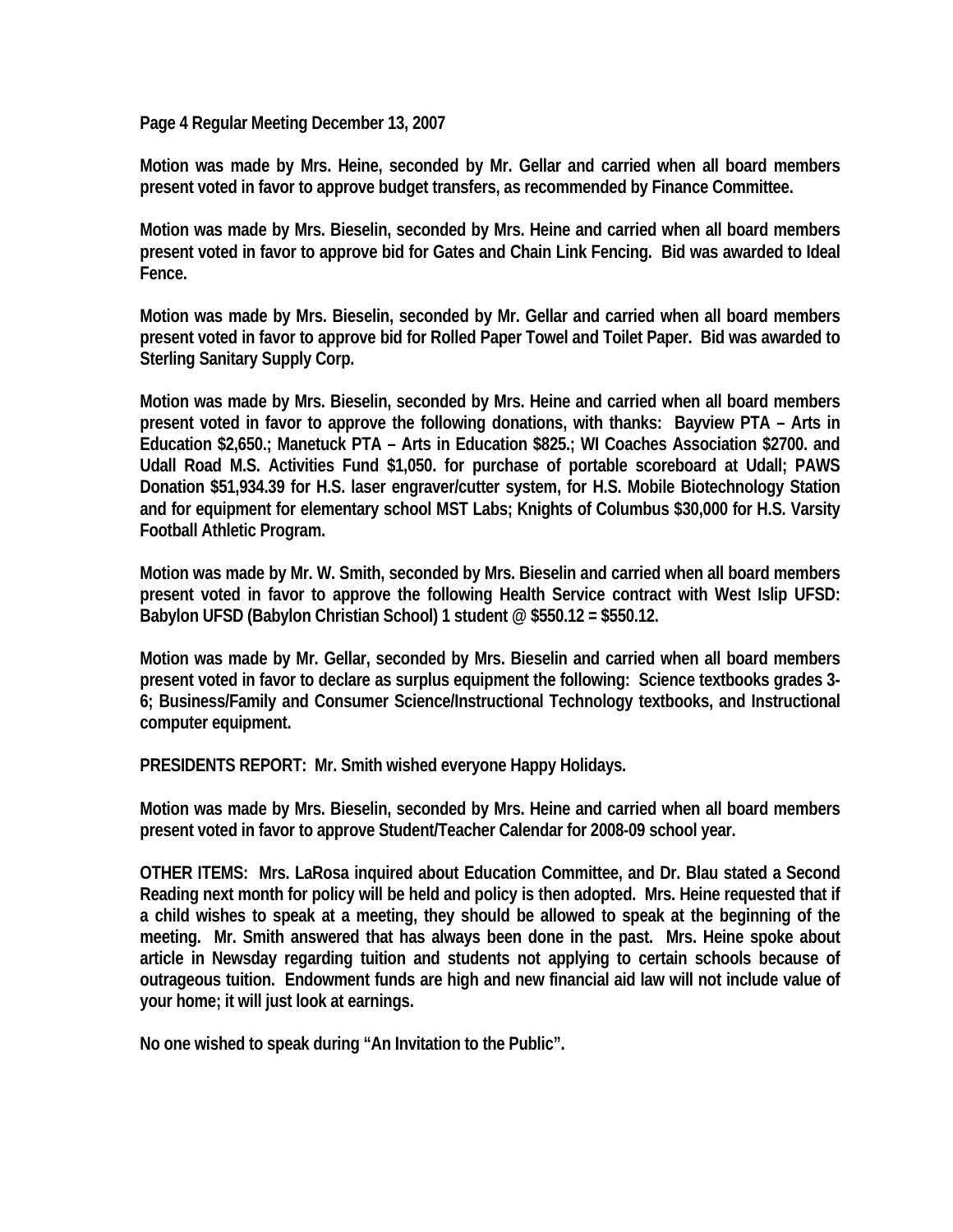**Page 5 Regular Meeting December 13, 2007** 

**Motion was made by Mrs. Bieselin, seconded by Mr. Gellar and carried when all board members present voted in favor to adjourn to Executive Session at 9:00 p.m. for the purpose of discussing personnel, negotiations and/or litigation.** 

**Meeting reconvened and adjourned to a Super Executive Session at 9:50 p.m. on a motion made by Mr. W. Smith, seconded by Mrs. Bieselin and carried when all board members present voted in favor.** 

**Meeting reconvened and adjourned at 10:16 p.m. on motion made by Mrs. Bieselin, seconded by Mr. W. Smith and carried when all board members present voted in favor.** 

 **Respectfully submitted by** 

 **Carolyn J. Cross District Clerk**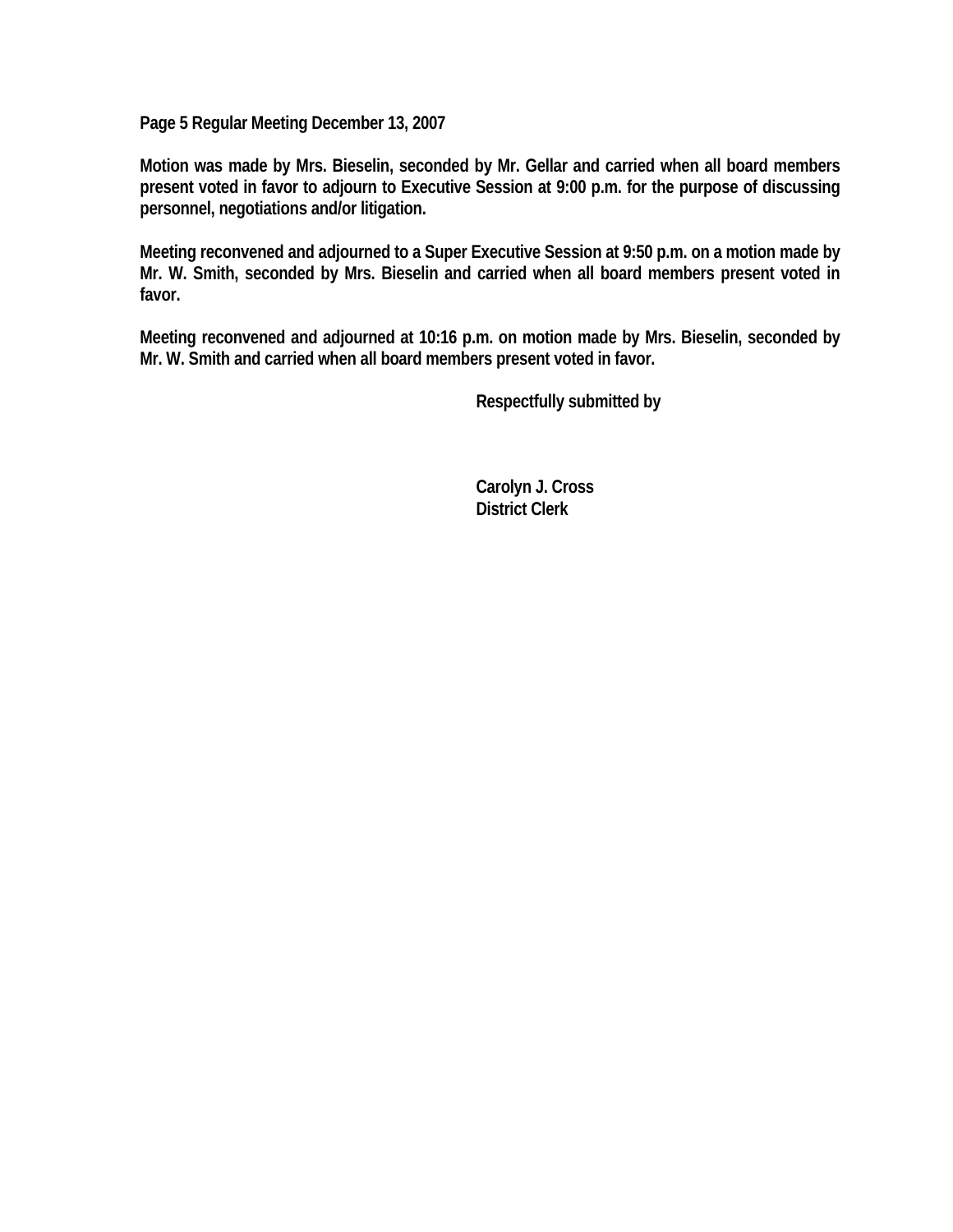## **SPECIAL MEETING OF THE BOARD OF EDUCATION**

**January 2, 2008—District Office President George Smith, Presiding** 

**PRESENT: Mr. G. Smith, Mr. Gellar, Mrs. Bieselin, Mr. Bloom, Mrs. Heine, Mrs. LaRosa, Mr. W. Smith Administrators: Dr. Blau, Mrs. Duffy, Mr. Koelbel** 

**Meeting was called to order at 7:31 p.m., followed by the Pledge. A presentation was given by Cannon Design on architectural services.** 

**The Board discussed information regarding selection of an architect.** 

**Motion was made by Mrs. Heine, seconded by Mr. Gellar and carried when all board members present voted in favor to adjourn to Executive Session at 9:07 p.m. for the purpose of discussing personnel, negotiations and/or litigation.** 

**Meeting reconvened at 10:07 p.m. on motion made by Mrs. Bieselin, seconded by Mr. Gellar and carried when all board members present voted in favor.** 

**Motion was made Mrs. Bieselin, seconded by Mrs. LaRosa and carried when all board members present voted in favor to approve OTHER: SUBSTITUTE TEACHER (\$300 per diem): Ed Wielunski, effective January 4, 2008.** 

**Motion was made by Mr. Gellar, seconded by Mrs. Bieselin and carried when all board members present voted in favor to adjourn at 10:08 p.m.** 

 **Respectfully submitted by** 

 **Carolyn J. Cross District Clerk**